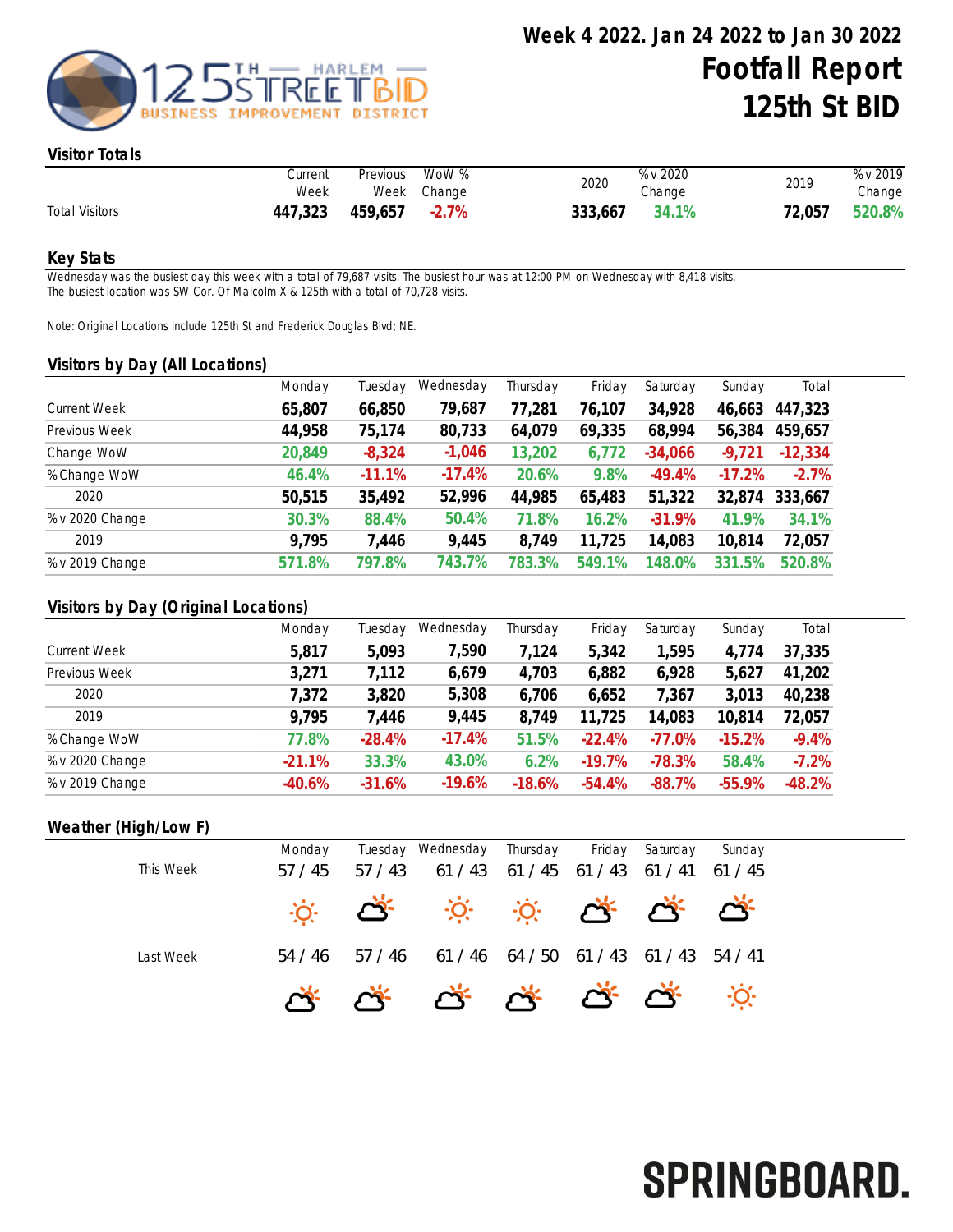#### Visitors by Day (All Locations)



### % Share of Visitors by Day



Afternoon 2:00PM - 4:59PM Early Evening 5:00PM - 7:59PM Evening 8:00PM - 11:59PM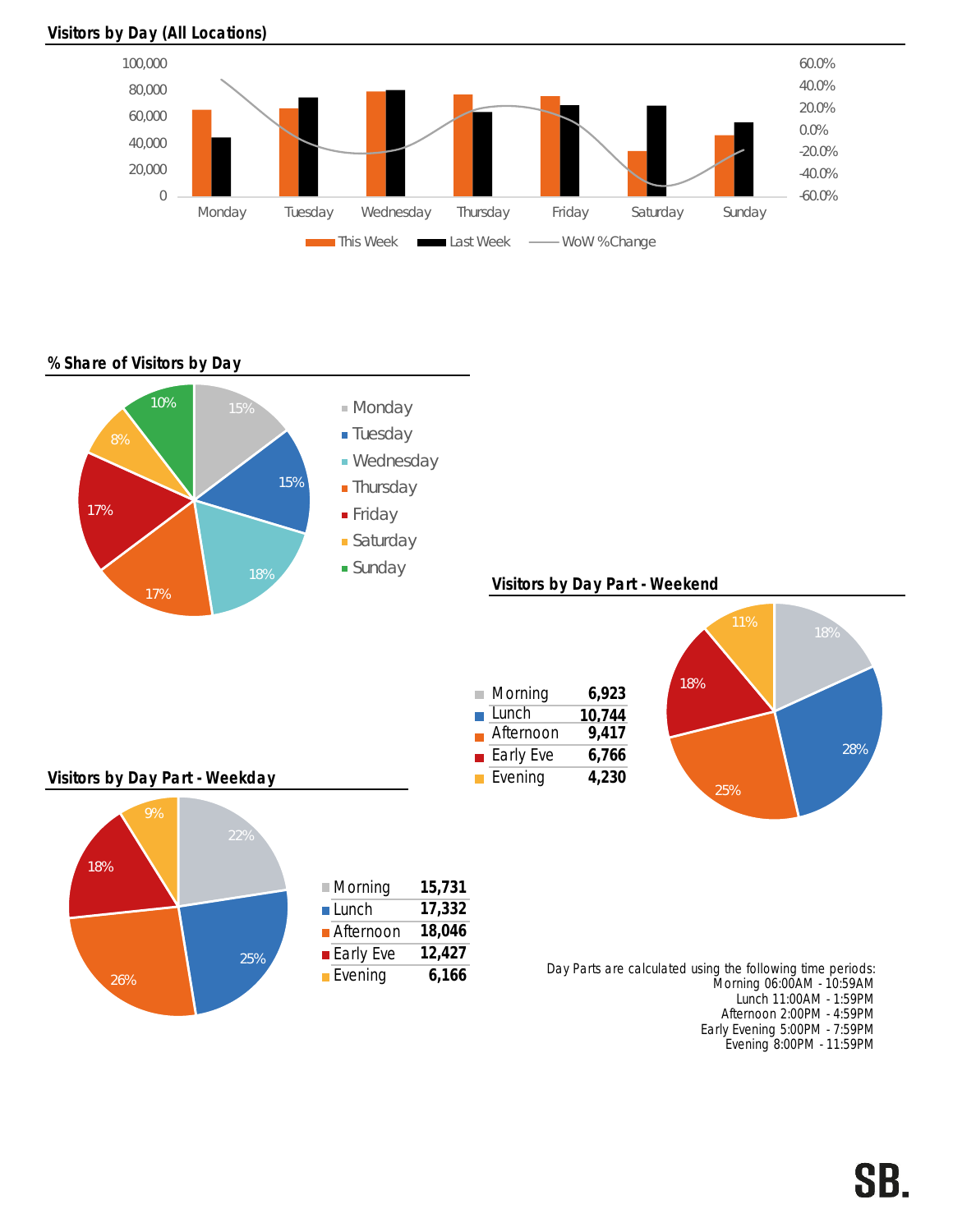





|       | Monday |       | Tuesday Wednesday | Thursday | Friday | Saturday | Sunday |
|-------|--------|-------|-------------------|----------|--------|----------|--------|
| 6:00  | 1,153  | 1,143 | 1,068             | 1,100    | 1,146  | 610      | 521    |
| 7:00  | 2,750  | 2,633 | 3,026             | 2,563    | 2,840  | 856      | 590    |
| 8:00  | 3,009  | 3,369 | 3,474             | 3,760    | 4,841  | 1,228    | 1,036  |
| 9:00  | 3,011  | 3,137 | 4,367             | 4,790    | 5,408  | 1,816    | 1,999  |
| 10:00 | 3,187  | 3,190 | 4,520             | 4,393    | 4,775  | 2,489    | 2,701  |
| 11:00 | 4,443  | 4,185 | 5,289             | 5,039    | 6,773  | 2,218    | 3,735  |
| 12:00 | 5,363  | 4,764 | 6,776             | 6,079    | 5,522  | 2,768    | 4,452  |
| 13:00 | 5,073  | 5,185 | 8,418             | 8,258    | 5,495  | 2,898    | 5,417  |
| 14:00 | 4,700  | 5,121 | 6,876             | 6,151    | 5,461  | 2,907    | 4,169  |
| 15:00 | 5,799  | 6,702 | 7,737             | 6,975    | 5,416  | 2,349    | 4,003  |
| 16:00 | 5,824  | 5,786 | 6,037             | 5,913    | 5,733  | 2,243    | 3,163  |
| 17:00 | 4,856  | 4,912 | 5,088             | 4,883    | 4,828  | 2,246    | 3,006  |
| 18:00 | 4,022  | 4,037 | 4,310             | 4,233    | 4,277  | 1,972    | 2,582  |
| 19:00 | 3,284  | 3,143 | 3,255             | 3,458    | 3,547  | 1,595    | 2,130  |
| 20:00 | 2,243  | 2,116 | 2,339             | 2,463    | 2,432  | 1,186    | 1,470  |
| 21:00 | 1,534  | 1,751 | 1,544             | 1,802    | 1,851  | 1,049    | 1,223  |
| 22:00 | 1,144  | 1,170 | 1,308             | 1,443    | 1,199  | 804      | 1,189  |
| 23:00 | 980    | 984   | 787               | 1,140    | 599    | 619      | 920    |